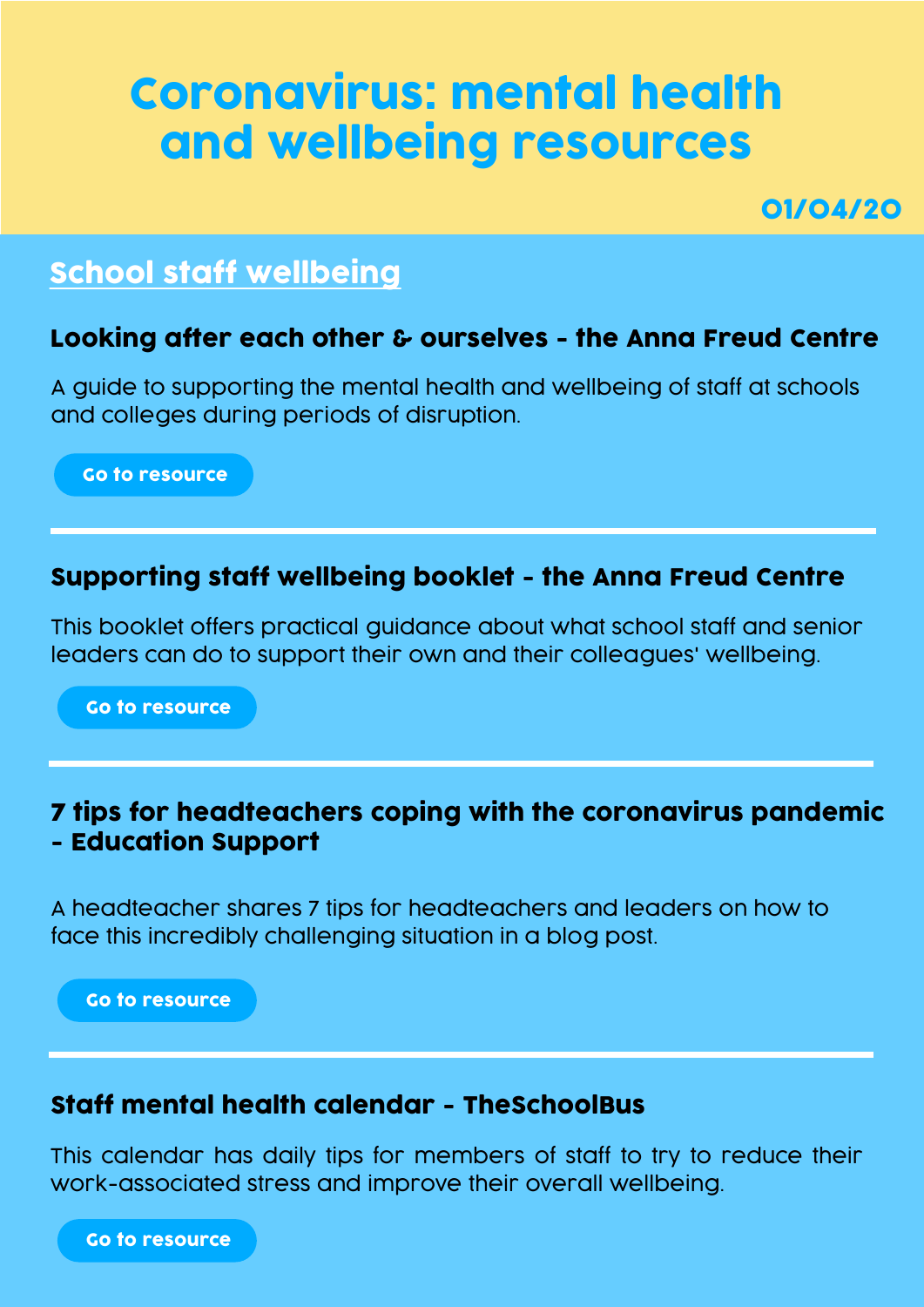## Vulnerable children and children with SEND

#### Supporting children who may be especially vulnerable - Place2Be

Two Principal Educational Psychologists suggest some ways to support children who may be especially vulnerable at this time.

[Go to resource](https://www.place2be.org.uk/about-us/news-and-blogs/2020/march/coronavirus-supporting-children-who-may-be-especially-vulnerable/)

#### Coronavirus information - Makaton

Information about the coronavirus translated into Makaton symbols.

[Go to resource](https://www.makaton.org/Assets/Store/FreeResources/CoronavirusInfo.pdf)

## COVIBOOK - Mindheart

This illustrated story and workbook is available in 25 different languages and can be printed out for children to draw on. The story anticipates the emotional world of children as they experience coronavirus. It has been created for children age 2-7 but would be appropriate for children with SEND.

[Go to resource](https://www.mindheart.co/descargables)

#### Coronavirus social story - Carol Gray

This 'social story' has been written to help communicate coronavirus to autistic children, presenting the information in a literal way.

[Go to resource](https://carolgraysocialstories.com/wp-content/uploads/2020/03/Pandemics-and-the-Coronavirus.pdf)

#### Easy read information on Covid-19 - Mencap

Mencap have produced an easy read guide to coronavirus which is accessible for people with a learning disability to understand and read.

[Go to resource](https://www.mencap.org.uk/sites/default/files/2020-03/Info about covid19 26th March.pdf)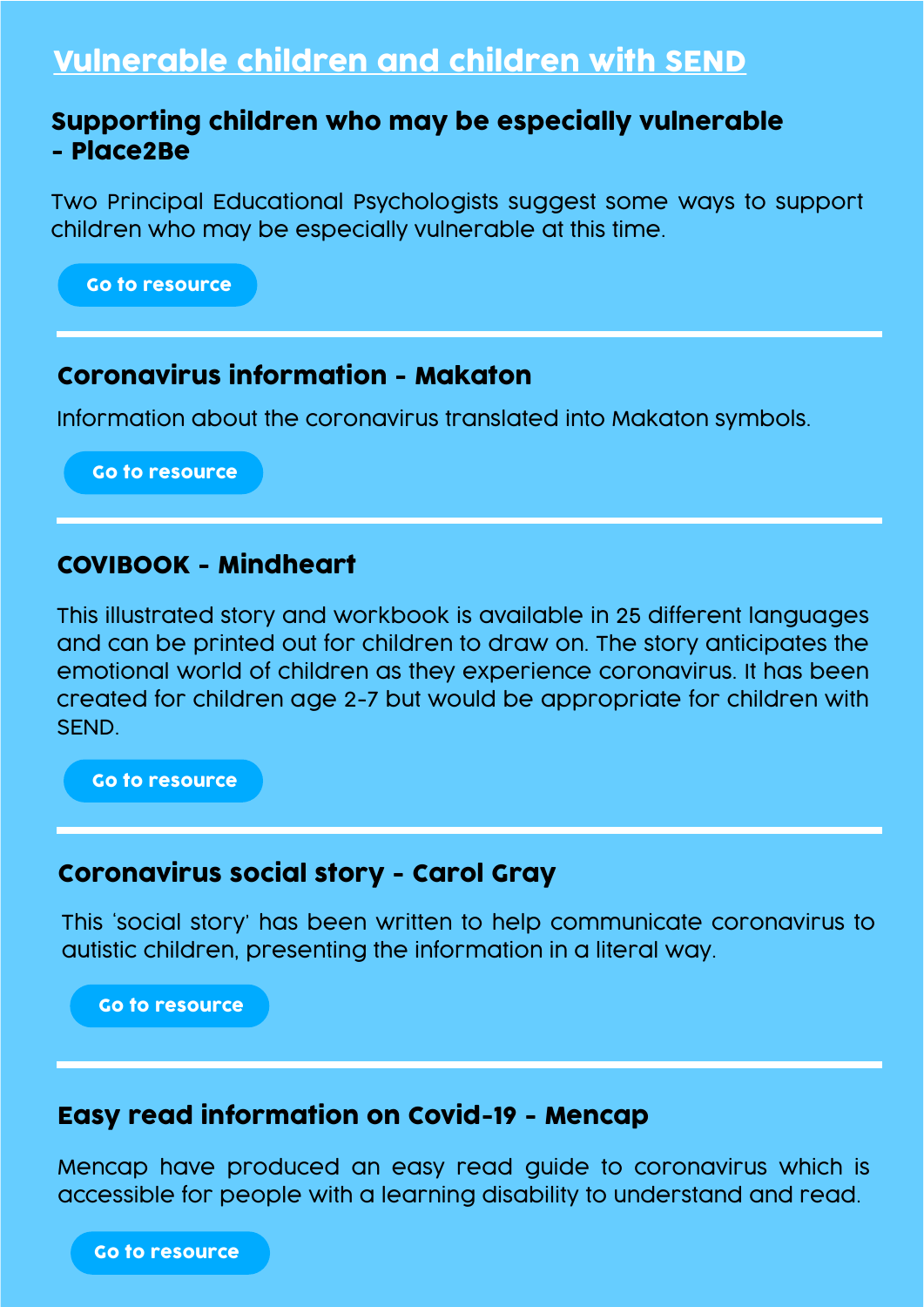### Tips for coping with OCD during the coronavirus pandemic - YoungMinds

A blog post about how a young person with OCD has experienced coronavirus and some tips on how to cope.

[Go to resource](https://youngminds.org.uk/blog/tips-for-coping-with-ocd-during-the-coronavirus-pandemic/)

## Tips for coping - OCD Action

OCD Action has put together some helpful tips for those struggling during this particularly challenging time.

[Go to resource](https://ocdaction.org.uk/articles/covid-19)

#### Coping with an eating disorder during coronavirus - YoungMinds

Hope Virgo, an author and mental health campaigner, shares advice on how to deal with coronavirus, which may be pose unique chalenges for people with eating disorders.

[Go to resource](https://youngminds.org.uk/blog/coping-with-an-eating-disorder-during-the-coronavirus-pandemic/)

## More resources for mental health and wellbeing

#### Resources for anxiety, stress and Covid-19 - Safe Hands Thinking Minds

Some resources to support children and adults around anxiety, worry, stress, and fears; including specific Covid-19.

[Go to resource](http://www.safehandsthinkingminds.co.uk/covid-anxiety-stress-resources-links/)

#### Protecting your mental health - Carers UK

These tips are designed to help both you and those you care for look after yourselves and protect your mental wellbeing.

[Go to resource](https://www.carersuk.org/help-and-advice/health/looking-after-your-health/coronavirus-covid-19/coronavirus-mental-wellbeing)